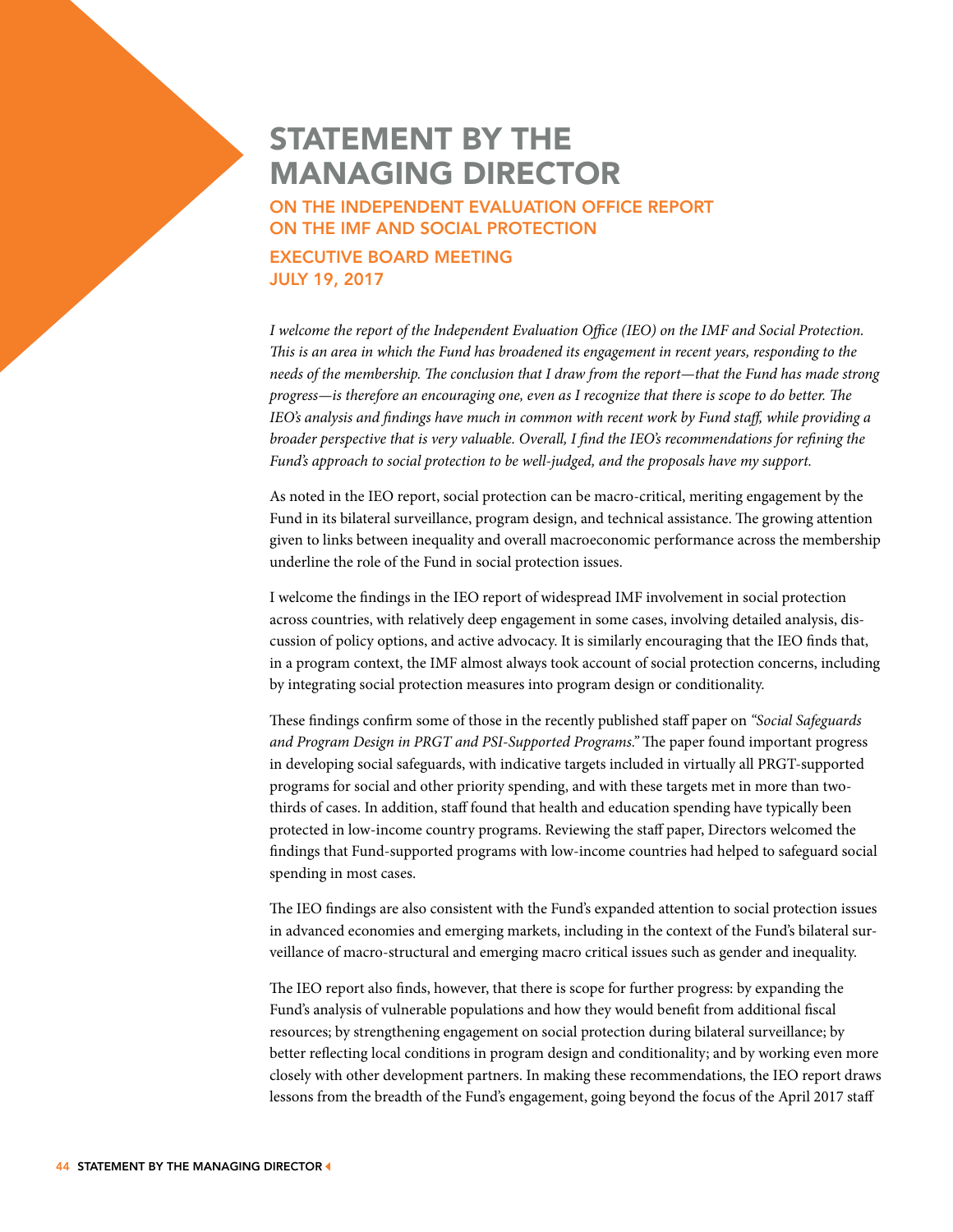paper on low-income country program engagement. That said, the IEO report again confirms some of staff 's recent findings and recommendations on scope for progress. For example, the April 2017 staff paper recommended strengthening the effectiveness of indicative targets for social and priority spending, including by tailoring targets to cover the most vulnerable groups and the spending that has the largest impact on their livelihoods. Given differences in local conditions, this process will require close consultation with country authorities. The staff paper also saw scope for greater emphasis in the Fund's policy advice on strengthening social safety nets. Given that existing social safeguards are often not well-developed in low-income countries, staff recommended that discussions start early, ideally as part of bilateral surveillance. Staff also underlined the importance of close collaboration with development partners on social safeguards issues.

## RESPONSE TO IEO RECOMMENDATIONS

The IEO makes five recommendations in this report. Below is my proposed response to each of these.

**Recommendation 1:** Establish a clear strategic framework setting the scope, objectives, and boundaries of the IMF's involvement in social protection in the face of multiple competing claims on limited staff resources.

The key elements of a framework for guiding Fund involvement in social protection issues are in place, including the integrated surveillance decision and its associated 2015 guidance note, and the 2014 guidelines on conditionality. I recognize, however, that these sources do not provide specific and full operational guidance to staff on how to assess the macro-criticality of social protection, the forms that the Fund's engagement could take, and the appropriate boundaries between the work of the Fund and other organizations. On these issues, the Board may wish to have an opportunity to provide strategic guidance. As recognized by the IEO, notwithstanding the enhanced importance of the Fund's engagement on social protection issues, it will need to balance multiple policy priorities for its surveillance and calls on its limited resources, as well as the societal and policy preferences of its member states. More forthright guidance to staff, including on how to manage competing demands, can help strengthen the effectiveness of the Fund's engagement on social protection issues, and hence I support this IEO recommendation.

Recommendation 2: Provide tailored advice based on in-depth analysis of the particular country situation, for countries where social protection is judged to be a macro-critical strategic priority.

I support the principle that the IMF's advice should be based on in-depth analysis and tailored to country conditions. These are important principles that should inform the work of the Fund, where it engages, and I therefore support this recommendation. In practice, the appropriate depth of analysis by the Fund in a country will depend on the extent to which the World Bank or other organizations with greater social protection expertise than the Fund are already engaged, and consideration should also be given to issues of sequencing with other aspects of policy engagement. This reinforces the need to engage with the authorities, and the World Bank and other institutions, at an early stage on the nature and adequacy of the social protection system. Anticipated traction may also be a factor. The strategic framework on the scope, objectives, and boundaries for Fund involvement discussed above can provide helpful guidance on these points.

**Recommendation 3:** Find more realistic and effective approaches for program design and conditionality to ensure that adverse impacts of program measures on the most vulnerable are mitigated.

I concur with the need to consider the adverse effects of program measures when designing programs and establishing conditionality. Indeed, the guidelines on conditionality note that "*…if feasible and appropriate, any adverse effects of program measures on the most vulnerable should be mitigated.*" Our own analysis and that of the IEO suggests that programs vary in their success in achieving this goal, and there is always scope to identify, and encourage the adoption of good-practice approaches consistent with country-specific circumstances, including the effectiveness of the existing social protection system and country administrative capacity. Staff 's April 2017 paper reviews experience with social safeguards measures in PRGT and PSIsupported programs, and makes recommendations for more effective approaches for program design. To provide comprehensive guidance to staff, we will consider how to extend this analysis to GRA-supported programs.